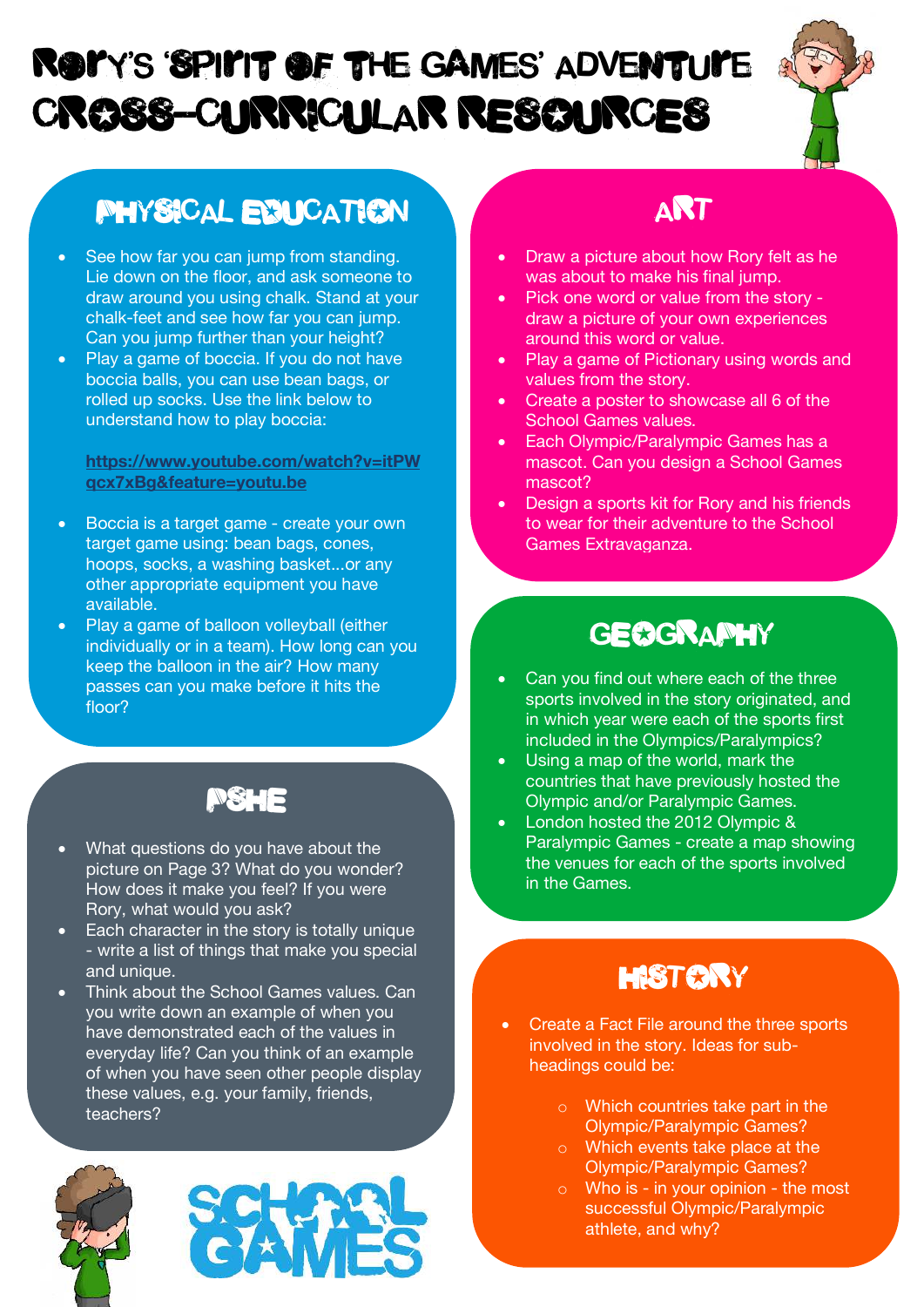# ROLY'S 'SPILIT OF THE GAMES' ADVENTULE KNOWLEDGE RETRIEVAL QUIZ